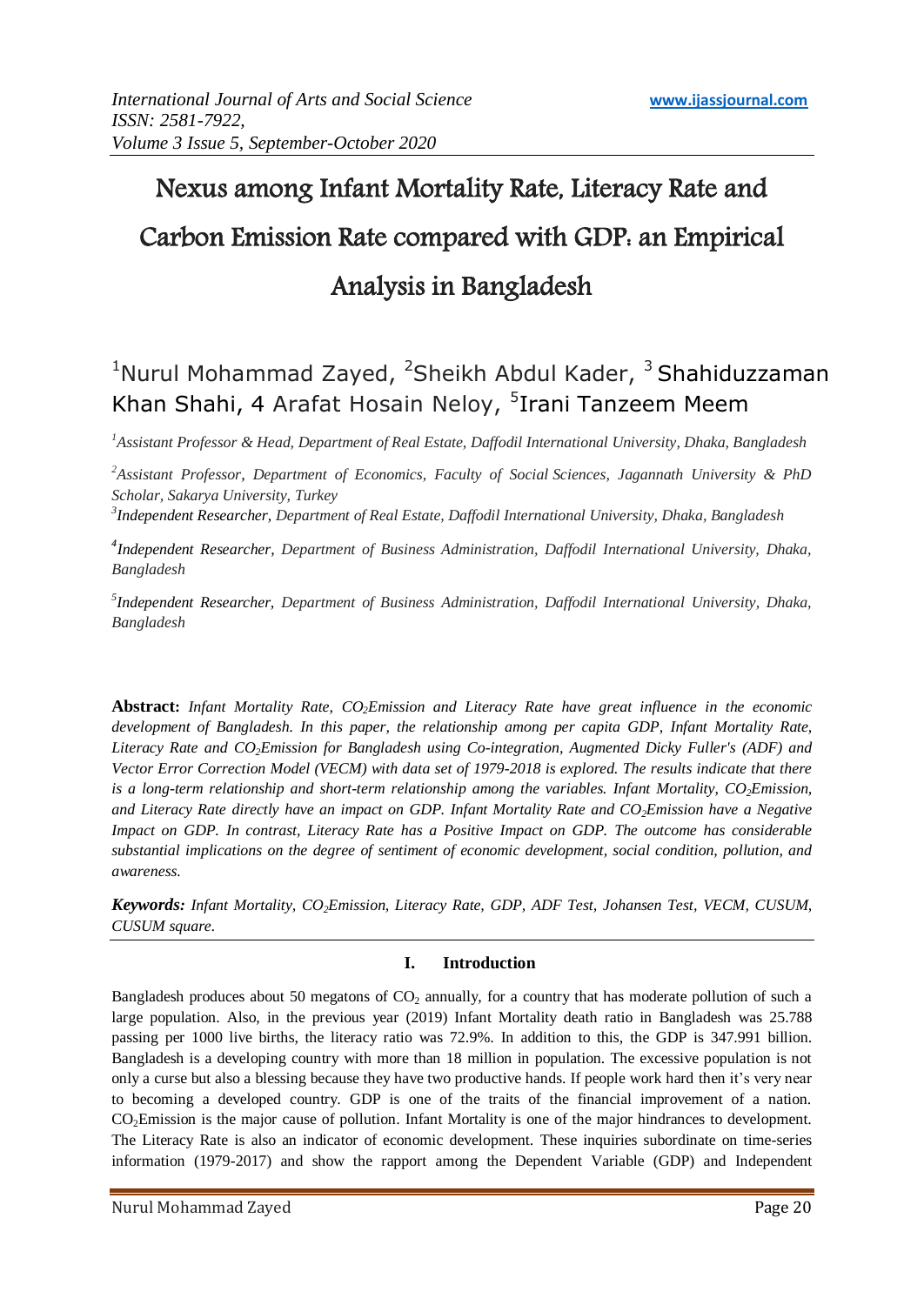Variables (Infant Mortality, CO<sub>2</sub>Emission and Literacy Rate). Infant Mortality and CO<sub>2</sub>Emission have a Negative effect on GDP whereas Literacy Rate has a Positive effect on GDP.

#### **II. Literature Review**

It was proposed by Zaman (2012) that the mutation speed was sharper for trade transparency along with  $CO<sub>2</sub>$ outflows and GDP per capita which have changed the speed of reclamation for quite a while. Founded by Alam (2014) that a quicker fundamental move from harvesting to non-agribusiness and development of administrations as the established piece of the economy for which CO<sub>2</sub> emission showed uprising ways. Gunter (2010) showed how problematic the determinants for (a) Gains in vitality convincingness and (b) Changes in carbon force are in low-pay regions. Ghoshet al. (2014) found that vitality utilization had a favorable and significant effect on monetary advancement while carbon emission had a negative and inconsequential effects founded by Ghosh et al. (2014). Husain(2016) explored that there existed a long run co integration among  $CO<sub>2</sub>$ emission, financial development, and vitality utilization from non-inexhaustible assets for Bangladesh given the period viable. Comparing two nations, Waldmann(1992) said that the poor had comparable profound salaries, whereas the rich were prosperous, perhaps going to have a higher Infant Mortality ratio. Assuming several components, for example, training, clinical workforce, and ripeness, the favorable connection between Infant Mortality and the allowance of the rich proposes that deliberation genuine livelihoods might be a poor proportion of social government assistance. Dey(2017)observed that there was a critical unfavorable rapport between female education ratio and Infant Mortality ratio in Bangladesh. In this way, female training is the most vital weapon for decreasing Infant Mortality and improving the wellbeing status of Bangladesh. Mondal(2009) stated the most critical indicators of neonatal, post-neonatal, and youngster mortality levels are inoculation, even breastfeeding, and mother's age during childbirth and birth interim as well. The most noteworthy indicators of a neonatal, post-neonatal, newborn child and youngster mortality were a living agreement, parent's teaching, type of latrine office, riches status, staring at the TV, long periods of breastfeeding, and birth interim was explored by Karmakeret al. (2014). Hossain(2010)stated that utilization of illustrations of Bangladeshis were shifting after some time alongside financial and social improvement. Furthermore, a sharp reduction in kid and newborn child death ratios, broadened per capita salary, and improved sustenance security have set Bangladesh on the mark to achieve the status of a middle‐income nation sooner rather than later. Baird et al. (2007) found that there was a strong, unfavorable relationship between modifications in per capita GDP and Infant Mortality-in a firstdifferenced particular, they suggested versatility of baby mortality as for per capita GDP was roughly − 0.56. Basuet al. (2001) explored outer consequences of workout on particular income. Carrying a scope of unique personalities permanently, an innocent grown-up acquires entirely more in the non-ranch economy when occupancy in a household within an incident is one specialist part. Psakiet al. (2019) found that first birth negatively affected English mastery and numeracy. Among those with more crucial levels of examination achievements, little evidence of the consequences of childbearing on literary abilities were realized. Childbearing had little consequence on nearby language education. Senet al. (2018) found that education was positively and significantly related to the economic growth.

#### **III. Objectives**

The primary motive of this paper is to identify the scope of economic improvement in Bangladesh by considering the specific variables. The connection among the Dependent Variable (GDP) and Independent Variables (CO<sub>2</sub>Emission, Infant Mortality, and Literacy Rate) and how they have an effect on GDP were investigated. This paper aims to recommend potential remedies of improving the economic condition of Bangladesh.

#### **IV. Methodology**

This paper is a time series analysis; it is qualitative in nature whereas data is quantitative. Secondary data is collected from World Development Indicator (WDI). ADF test has been applied to check the stationary state of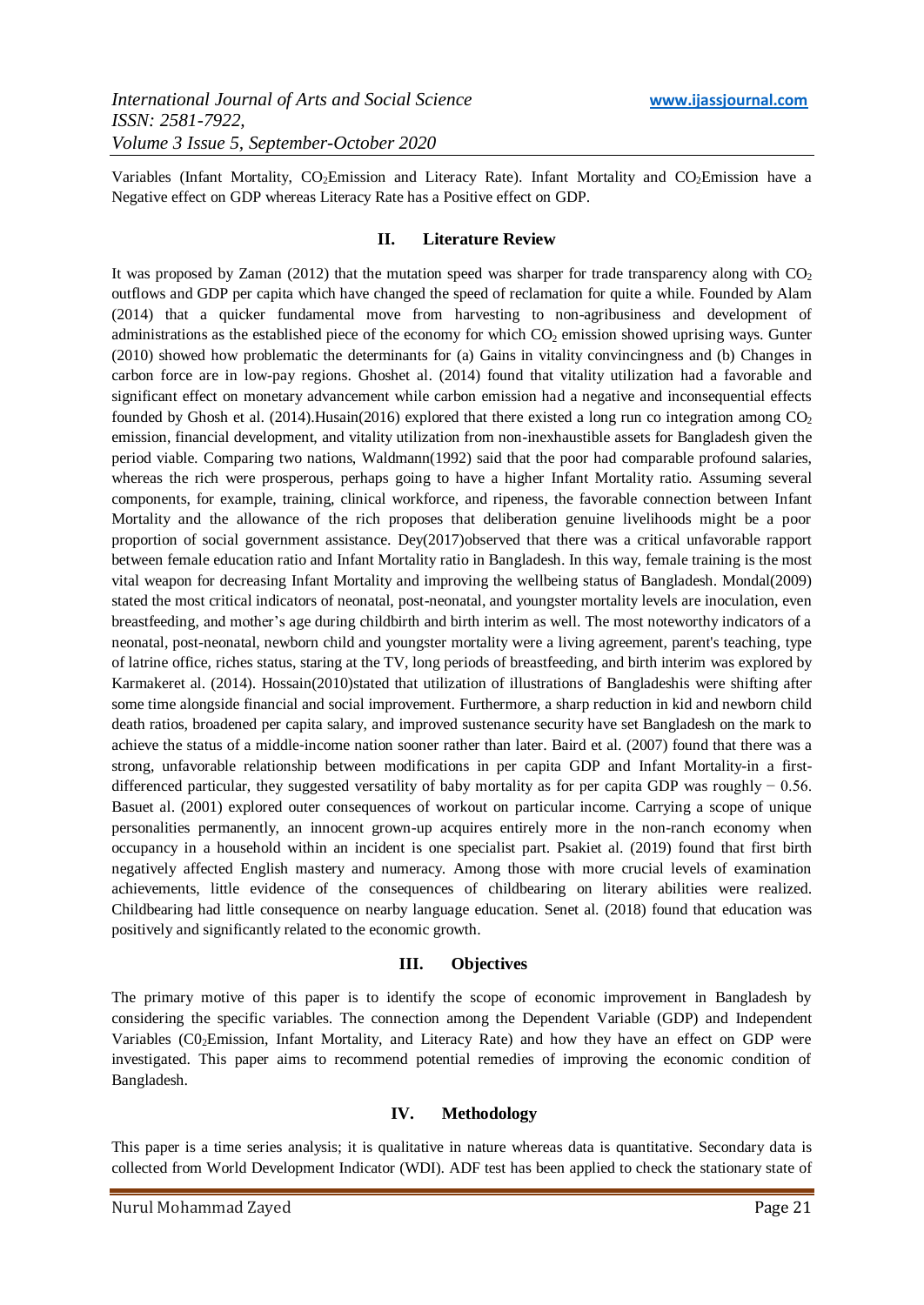the data set. The Johansen test has been used to test the long-term relationship among variables. VECM, CUSUM and CUSUMQ tests have been applied to test the stability of the relationships among variables.

### **V. Results (Econometric Estimations)**

Augmented Dicky Fuller's (ADF) unit root test **(Table 01)** says that data is stationary at the second difference on the bottom meaning that the test measurement is not precisely the basic worth.

| Null Hypothesis: D(GDP,2) has a unit root                   |                            |  |             |        |  |
|-------------------------------------------------------------|----------------------------|--|-------------|--------|--|
|                                                             | <b>Exogenous: Constant</b> |  |             |        |  |
| <b>Lag Length:</b> $0$ (Automatic - based on SIC, maxlag=9) |                            |  |             |        |  |
|                                                             |                            |  | t-Statistic | Prob.* |  |
| 7.094902<br><b>Augmented Dickey-Fuller test statistic</b>   |                            |  |             | 0.0000 |  |
| <b>Test critical values:</b>                                | 1% level                   |  | 3.621023    |        |  |
|                                                             | 5% level                   |  | 2.943427    |        |  |
|                                                             | $10\%$ level               |  | 2.610263    |        |  |
| *MacKinnon (1996) one-sided p-values.                       |                            |  |             |        |  |

## **Table01: Augmented Dicky Fuller (ADF) Unit Root Test**

#### *Source: Estimated*

Johansen Test (Table 02) says that in the long run Co<sub>2</sub>Emission and Infant Mortality have a Negative Impact where as Literacy Rate has a Positive Impact on GDP. The coefficient is measurably massive at the 1% level. The null hypothesis has no aggregation on deported against the option of a co-integrating relationship in the model. So, there existsa long run relationship among the variables.

#### **Table02: Johansen Test**

| Normalized Co-integrating Coefficients (Standard Error in Parentheses) |                          |                         |                      |  |  |
|------------------------------------------------------------------------|--------------------------|-------------------------|----------------------|--|--|
| GDP                                                                    | Co <sub>2</sub> Emission | <b>Infant Mortality</b> | <b>Literacy Rate</b> |  |  |
| 1.000000                                                               | 0.000000                 | 1.033864                | $-5.709304$          |  |  |
|                                                                        |                          | (0.18238)               | (0.66929)            |  |  |
| 0.000000                                                               | 1.000000                 | 0.006718                | $-0.004686$          |  |  |
|                                                                        |                          | (0.00057)               | (0.00207)            |  |  |
| <b>Adjustment Coefficients (Standard Error in Parentheses)</b>         |                          |                         |                      |  |  |
| D(GDP)                                                                 | 0.019466                 | $-10.93083$             |                      |  |  |
|                                                                        | (0.02453)                | (8.85249)               |                      |  |  |
| D(Co2 Emission)                                                        | 0.000150                 | $-0.050089$             |                      |  |  |
|                                                                        | (0.00017)                | (0.06213)               |                      |  |  |
| <b>D</b> (Infant Mortality)                                            | $-0.000629$              | $-0.765932$             |                      |  |  |
|                                                                        | (0.00048)                | (0.17243)               |                      |  |  |
| <b>D</b> (Literacy Rate)                                               | 0.232975                 | $-70.38060$             |                      |  |  |
|                                                                        | (0.01657)                | (5.98076)               |                      |  |  |

#### *Source: Estimated*

VECM model (Table 03) refers that for a 1% change in Co<sub>2</sub>Emission, 14.17% decrease in GDP. For a 1%change in Infant Mortality, 1.4% decrease GDP, besides a 1% change in Literacy Rate, GDP increase by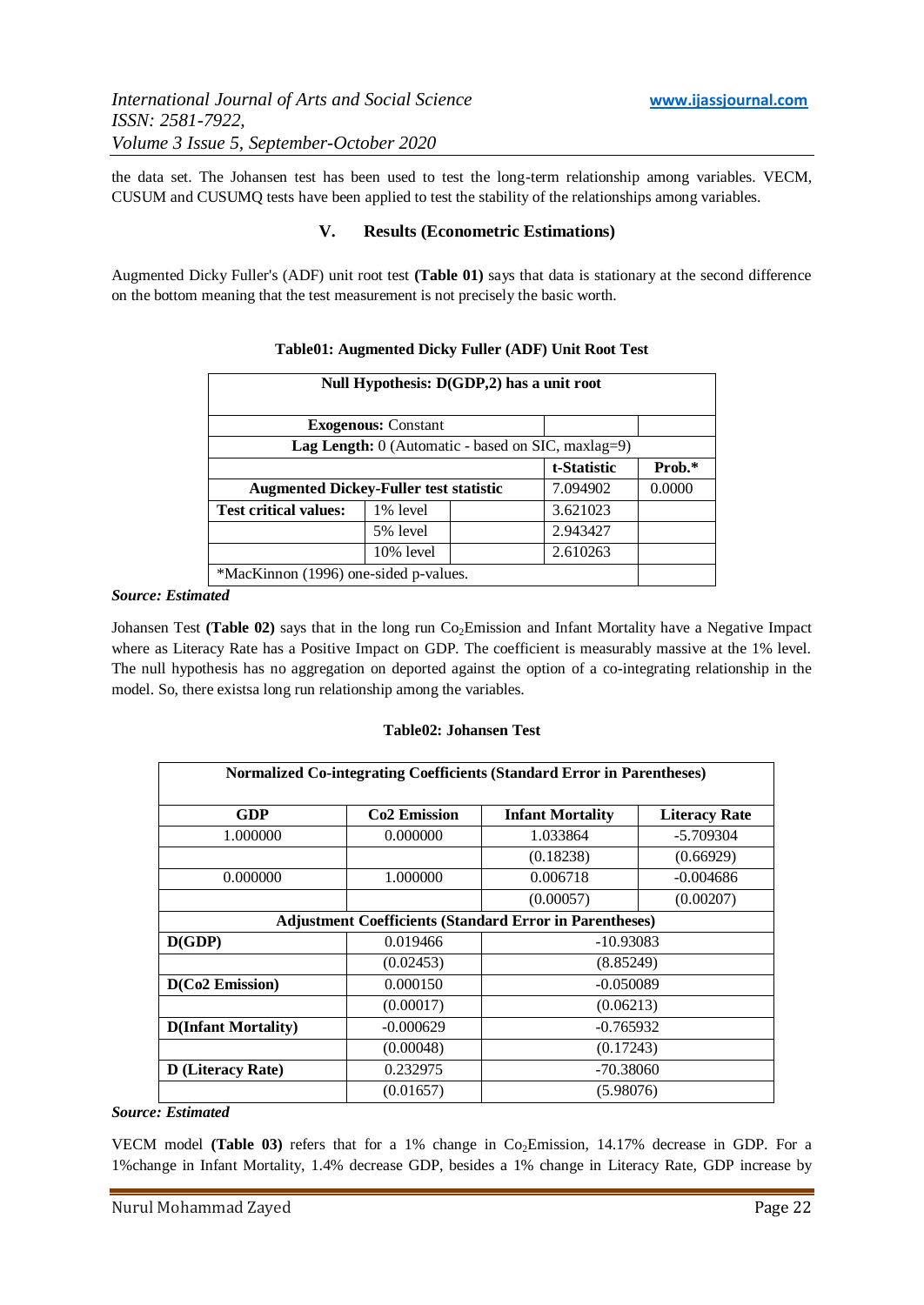4.97%. The initial year divergence, from since quite a while ago, run surplus is remedied at a change speed of0.37% **(Table 04)**. In the short run relationship, a percent change in  $CO<sub>2</sub>Emission$  is associated with a 0.14 % decrease in GDP. A percent change in Infant Mortality is associated with a 0.23% decrease in GDP. A percent change in Literacy Rate is associated with 0.107% increase in GDP.

| <b>Cointeg rating Equation:</b> | Coint Eq1    |
|---------------------------------|--------------|
|                                 |              |
| $GDP(-1)$                       | 1.000000     |
| Co2Emission (-1)                | 14.17257     |
|                                 | (172.754)    |
|                                 | [0.08204]    |
| <b>Infant Mortality (-1)</b>    | 1.402339     |
|                                 | (0.51421)    |
|                                 | [2.72715]    |
| Literacy Rate (-1)              | -4.965547    |
|                                 | (0.68800)    |
|                                 | $[-7.21740]$ |
| Ր                               | 44.14001     |

**Table03: Vector Error Correction Model (ECM)**

*Source: Estimated*

|  | Table04: Vector Error Correction Model (ECM) |  |
|--|----------------------------------------------|--|
|  |                                              |  |

| <b>Error Correction</b>          | <b>GDP</b>  | <b>Co<sub>2</sub></b> Emission | <b>Infant Mortality</b> | <b>Literacy Rate</b> |
|----------------------------------|-------------|--------------------------------|-------------------------|----------------------|
| <b>Co-integrating Equation 1</b> | 0.003695    | 9.99E-05                       | $-0.004162$             | $-0.002253$          |
| GDP                              | 0.606222    | 0.001166                       | 0.007218                | 0.039401             |
| <b>CO2Emission</b>               | $-0.143091$ | $-0.175182$                    | $-0.257263$             | $-20.62375$          |
| <b>Infant Mortality</b>          | $-0.224910$ | $-0.014923$                    | 0.362440                | $-1.528140$          |
| Literacy Rate                    | 0.107163    | $-6.75E-0.5$                   | $-0.007611$             | $-0.179179$          |

*Source: Estimated*

Infant Mortality& CO2Emission have a Negative effect on GDP whereasLiteracy Rate has a Positive Impact on GDP. There are a strong short term and long-term relationship among the variables and CUSUM**(Figure 01)**& CUSUM square **(Figure 02)**tests suggest that the model is not stable over the year (1979-2018) because each test lies over 5% boundaries.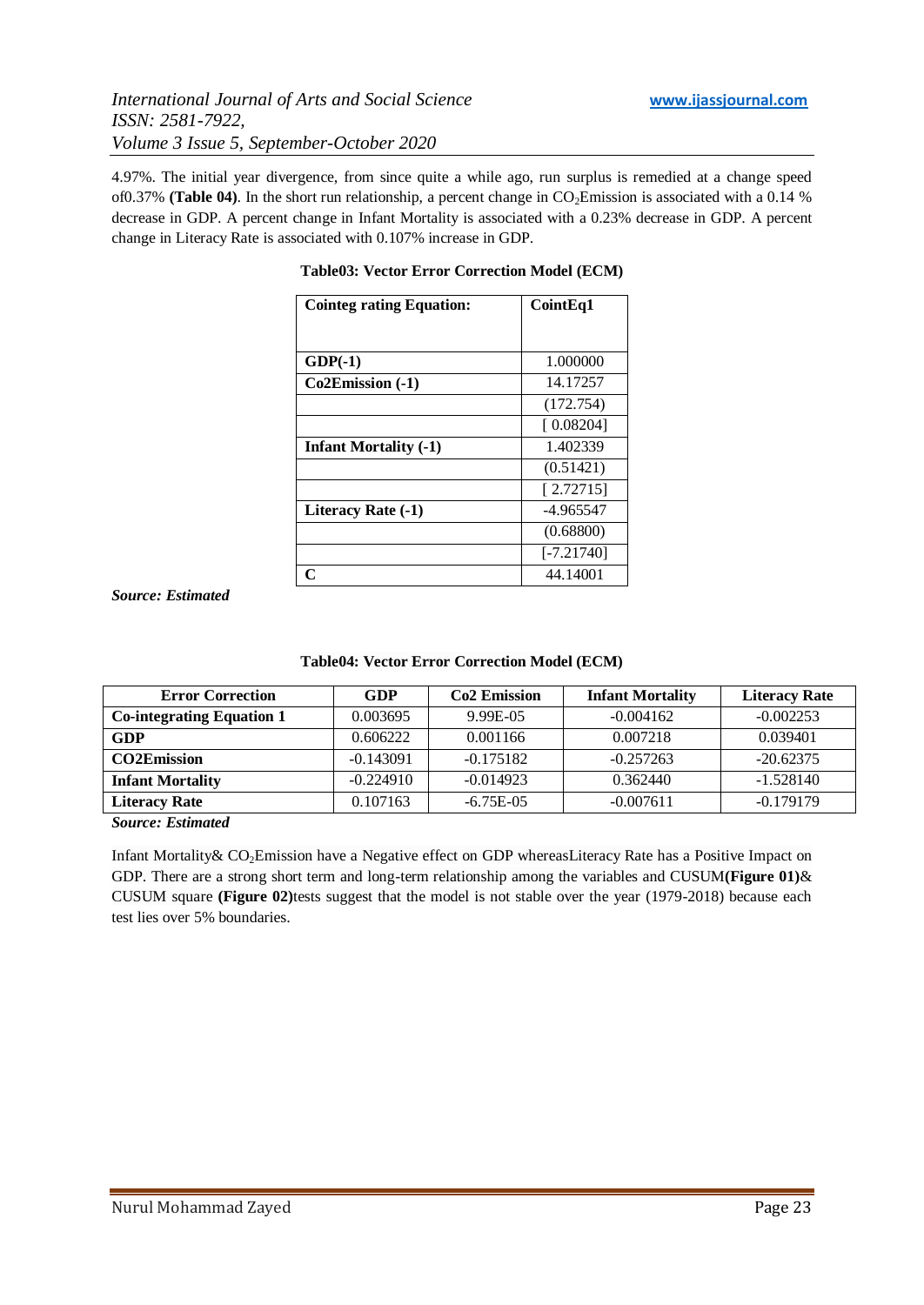

**Figure01: CUSUM Test**

*Source: Estimated.*

# **VI. Conclusions and Policy Implications**

Bangladesh is a formulating nation. It's the 39<sup>th</sup>largest on the planet in ostensible terms and 29<sup>th</sup>largest by purchasing power equality. Infant Mortality and CO<sub>2</sub>Emission are a hindrance in becoming a developed country